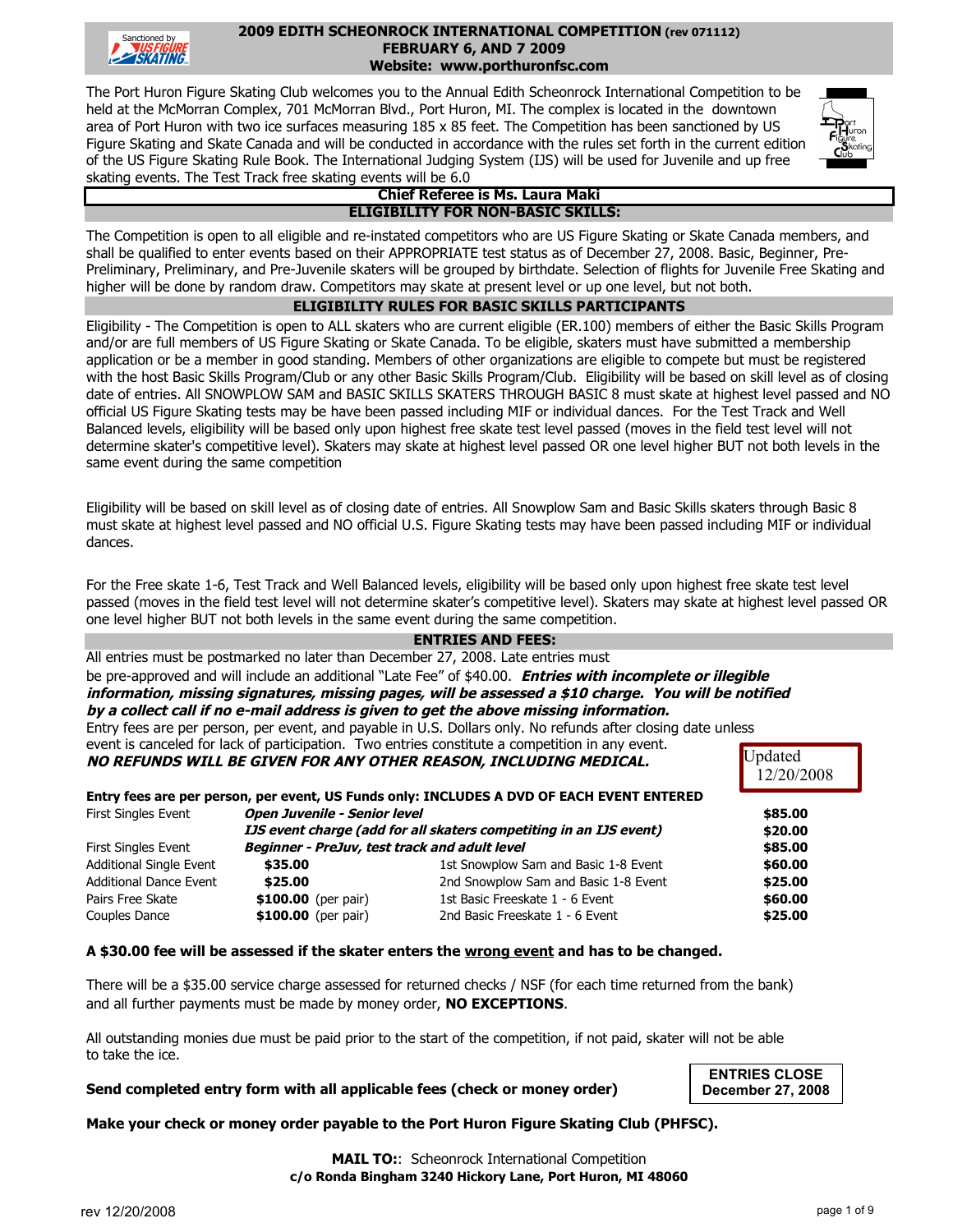**EVENTS AND AWARDS: Award pictures also be taken immediately following presentation of medals.**

**Basic Compulsory & Freeskate** (Snowplow Sam (Tots), Basic 1 - 8, Freeskate 1 - 6),

**Compulsory** (Limited Beginner - Pre-Juvenile), **Short Program** (Open Juvenile - Senior),

**Free Skating** (Limited Beginner - Senior), **Adult Free Skating** (Pre-Bronze-Masters),

**Pairs Free Skating** (Preliminary - Junior), **Spins** (Pre-Preliminary - Senior),

**Artistic Showcase** (Beginner - Adult), **Solo Dance** (Preliminary - International)

**Couples Dance** (Preliminary - Novice)

Open - Juvenile through Senior Free Skating events will skate an initial and championship round if number of entries warrant (all other events, including test track fs, the initial round is their final round). The number of skaters advancing to the championship rounds will be determined after the closing of entries. Medals will be awarded for first, second, third, and fourth places in the initial and Championship rounds. A trophy will be rewarded to the Championship round winner. Ribbons will be awarded through 7th place in the initial and Championship rounds. Award presentation will be immediately in 30 minute intervals following the flight results.

#### **PRACTICE ICE:**

Practice will be available to competitors beginning on Friday, February 6, 2008, at a fee of \$12.00 per 20 minute session.

Contact Carolyn Holley at **PHFSCedith@sbcglobal.net** for practice ice registration details. We will be using online registration as done last year (2008) Watch our link at www.sk8stuff.com for the posting of practice times once we post the competition schedule.

Registration for Ice will be first come first serve. Music will not be played during practice ice. **DO NOT SEND PRACTICE ICE MONEY WITH ENTRY FEES.**

**REGISTRATION:** 

The registration desk will be located in the lobby of the Main Arena, and will be open one hour prior to the start of the competition each day. Skaters must check in at least one hour prior to their first event. CD's will only be accepted (clearly marked with competitor's name on it) must be left at the registration desk at the time of check-in. All Competitors must have an additional CD's available as back-up during their event at the rink side. Music will be ready for pick up following the event skated. **The coach with the most registered events will receive a \$50.00 prize.**

#### **SCHEDULE OF EVENTS:**

A proposed schedule of events at www.sk8stuff.com. All times are approximate, so please plan to arrive in time for your event. Posting of schedule changes and announcements at the registration desk shall constitute sufficient official notice of any changes.

#### **ACCOMMODATIONS:**

All events will be held at the McMorran Complex in downtown Port Huron. The facility has locker rooms, concession area, restaurants, and shopping within walking distance and ample lighted parking.

**VIDEO:**   $\mathbf{A}$  and  $\mathbf{A}$  part of our 2009 competition we are providing you a DVD of the full flight for each event or which for each event or which for the full flight for each event or which for each event or which for each

you are registered. This service is provided by the Port Huron Figure Skating Club and Ledin to all of our skaters for participating in our competition. Be advised that the DVD will not be mailed. Please pick up the DVD following the posting of results for each event.

Videotaping will be provided by **Ledin Video: http://www.ledinvideo.com/home/index.asp** Podium Photos will be done by **Studio Bartoszek: http://www.photographybypaul.biz/**

|                            |                          |                                 |                          | <b>LODGING FOR THE 2008 EDITH SCHOENROCK INTERNATIONAL COMPETITION</b> (there is no host hotel) |              |                           |                               |
|----------------------------|--------------------------|---------------------------------|--------------------------|-------------------------------------------------------------------------------------------------|--------------|---------------------------|-------------------------------|
| <b>Holiday Inn Express</b> |                          | <b>Super 7 Motel</b>            |                          | <i><b>St. Clair Inn</b></i>                                                                     |              |                           | <b>Days Inn of Port Huron</b> |
| 1720 Hancock St.           |                          | 514 Huron Ave.                  |                          | 500 N. Riverside Ave.                                                                           |              |                           | 2908 Pine Grove Ave.          |
| Port Huron, MI 48060       |                          | Port Huron, MI 48060            |                          | St. Clair, MI 48079                                                                             |              |                           | Port Huron, MI 48060          |
| (810) 987-5999             |                          | (810) 984-3166                  |                          | (810) 329-2222                                                                                  |              |                           | $(810)$ 984-1522              |
| <b>Comfort Inn</b>         |                          | <b>Hampton Inn</b>              |                          | <b>Best Western</b>                                                                             |              |                           | Thomas Edison Inn             |
| 1700 Yeager St.            |                          | 1655 Yeager St.                 |                          | 2282 Water St.                                                                                  |              | 500 Thomas Edison Parkway |                               |
| Port Huron, MI 48060       |                          | Port Huron, MI 48060            |                          | Port Huron, MI 48060                                                                            |              |                           | Port Huron, MI 48060          |
| (810) 982-5500             |                          | $(810)$ 966-9000                |                          | $(810)$ 987-1600                                                                                |              |                           | $(810)$ 984-8000              |
| <b>Super 8 Motel</b>       |                          | <b>Fairfield Inn by Marriot</b> |                          | <b>Amerihost Inn</b>                                                                            |              |                           |                               |
| 1484 Gratiot Blvd.         |                          | 1635 Yeager St.                 |                          | 1611 North Range Rd.                                                                            |              |                           |                               |
| Marysville, MI 48040       |                          | Port Huron, MI 48060            |                          | Port Huron, MI 48060                                                                            |              |                           |                               |
| (810) 364-7500             |                          | (810) 982-4109                  |                          | $(810)$ 364-8000                                                                                |              |                           |                               |
|                            |                          |                                 |                          | <b>Bed and Breakfast Accommodations:</b>                                                        |              |                           |                               |
| <b>The Davidson House</b>  |                          |                                 | Hill Estate              |                                                                                                 |              | <b>The Sage House</b>     |                               |
| 1707 Military St.          |                          |                                 | 602 Lakeview Ave.        |                                                                                                 | 829 Prospect |                           |                               |
| Port Huron, MI 48060       |                          |                                 |                          | Port Huron, MI 48060                                                                            |              | Port Huron, MI 48060      |                               |
| (810) 987-3922             |                          |                                 | (810) 982-8187           |                                                                                                 |              | (810) 984-2015            |                               |
|                            |                          |                                 | For further information: |                                                                                                 |              |                           |                               |
| Ronda Bingham              | Phone:                   | (810)987-4888                   | <b>or</b>                | <b>Linda Dewey</b>                                                                              | Phone:       | $(810)982 - 3841$         |                               |
|                            | phfscedith@sbcqlobal.net |                                 |                          |                                                                                                 |              | covdew@yahoo.com          |                               |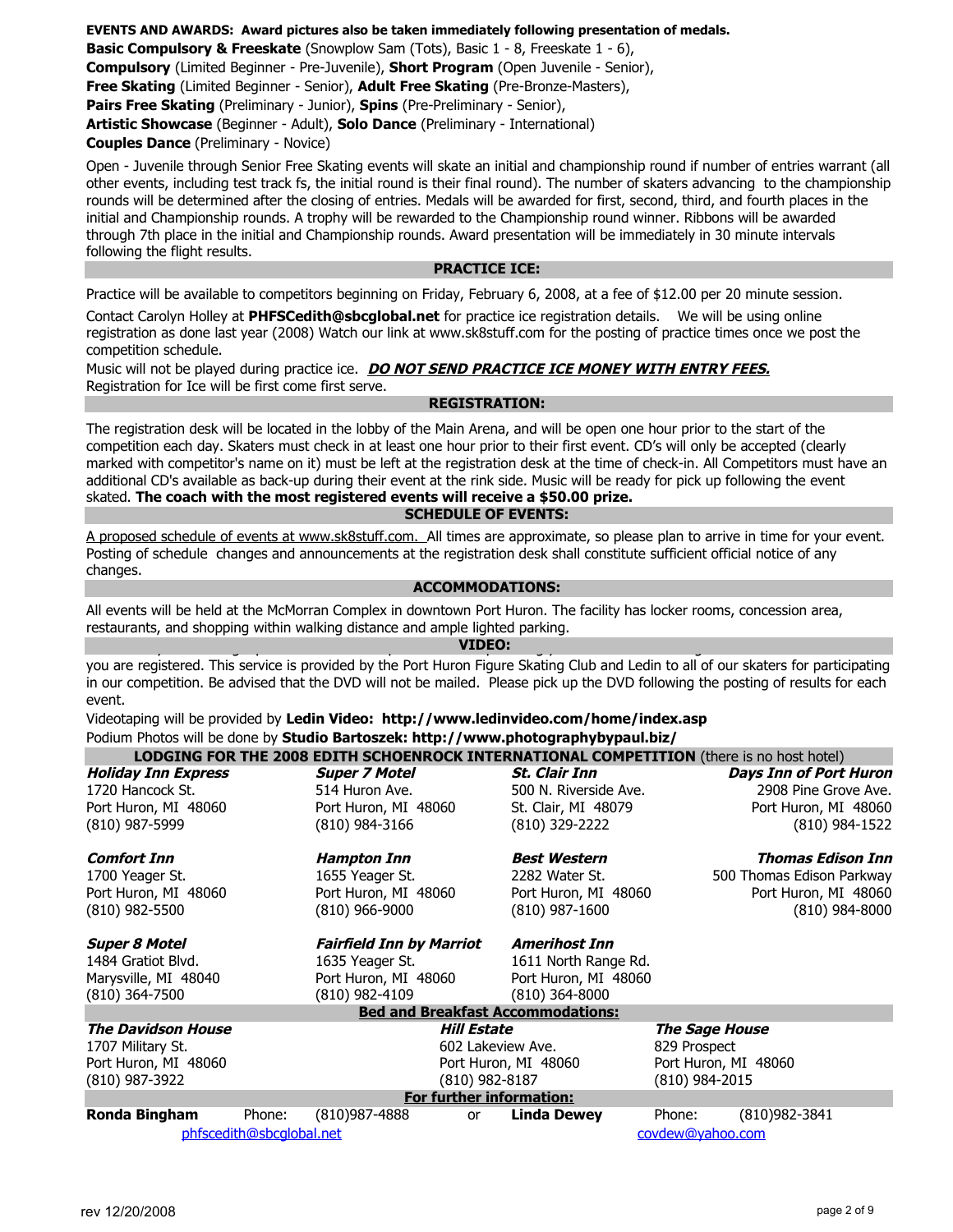

# **FEBRUARY 6-7, 2009 HOSTED BY THE PORT HURON FIGURE SKATING CLUB SINGLE FREE SKATING 2009 EDITH SCHEONROCK INTERNATIONAL COMPETITION (rev 071112)**

#### **COMPETITION EVENTS AND ELIGIBILITY:**

Skaters may compete at their present free skating test level or one level higher, but not both. Program requirements not specified below are defined in rules 3630-3820. **Note: Boys and girls may compete together at low beginner, high beginner, and pre-preliminary.**

**Limited Beginner :** Test Track 2 Solo spins in an upright position (min 3 revolutions), jumps with not more than one-half rotation (front to back or back to front). Jump sequences are allowed. Connecting moves and steps should be included throughout the program. Max 5 jump elements. **Beginner** Test Track and toe-loops allowed in the program. Combination jumps and jump sequences are allowed. Connecting moves and steps should be included throughout the program. Max 5 jump elements. **High Beginner** toe-loops, and loops allowed in the program. Combination jumps and jump sequences are allowed. Connecting moves and steps should be included throughout the program. Max 5 jump elements. Test Track **Preliminary** 1<sup>1</sup>/<sub>2</sub> minutes. Open to skaters who have passed the Preliminary free skating test and no higher. Test Track 2 spins of a different nature, combination spins allowed (min 3 revs each and no flying spins), Max: 5 jumping elements. Connecting moves and steps should be included throughout the program. **Preliminary** 1<sup>1</sup>/<sub>2</sub> minutes. Open to skaters who have passed the Preliminary free skating test and no higher. Test Track or Skate Canada Jr. Bronze FS and no higher . 3 spins in any position (min 4 revolutions), 1 must be a combo spin with a change of foot optional (min 4 revs on ea ft or 6 total). May include flying spins. Any single rotation jumps and jump combinations (No Axel). Max: 6 jump elements. One step sequence using full ice surface. up to 1½ minutes. May **NOT HAVE** passed their Pre-Preliminary free skating or moves test. 1½ minutes. May **NOT HAVE** passed their Pre-Preliminary free skating or moves test. 2 Solo spins in an upright position (min 3 revolutions), ½ revolution jumps, salchows, half-loops, 1½ minutes. May **NOT HAVE** passed their Pre-Preliminary free skating test. 2 Different Solo spins (no flying spin) (min 3 revolutions), ½ revolution jumps, salchows, half-loops, **PrePreliminary** 1<sup>1</sup>/<sub>2</sub> minutes. Open to skaters who **HAVE NOT** passed the Preliminary free skating test. 2 solo spins of a different nature (min 3 revolutions and no flying spins). Max 5 jump elelments, all single solo jumps allowed (no Axels), jump combinations or sequences using only a waltz jump, toe loop, and Salchow. Connecting moves and steps should be included throughout the program. **PrePreliminary** 1<sup>1</sup>/<sub>2</sub> minutes. Open to skaters who **HAVE NOT** passed the Preliminary free skating test. Max: 2 spins and 5 jump elements. Single jumps allowed; no double jumps. Other req. see 3711 jumps with not more than one rotation (no Axels). Jump combinations and sequences are allowed. Max: 2 spins & 5 jump elements. May include Axels and double jumps. Other req. see 3701. **PreJuvenile** 2 minutes. Open to skaters who have passed the PreJuvenile free skating test **PreJuvenile** 2 minutes. Open to skaters who have passed the PreJuvenile free skating test and no higher. or Skate Canada Preliminary FS. Program may include Axels and double jumps. Max: 3 spin & 6 jump elements. Other req. see 3691.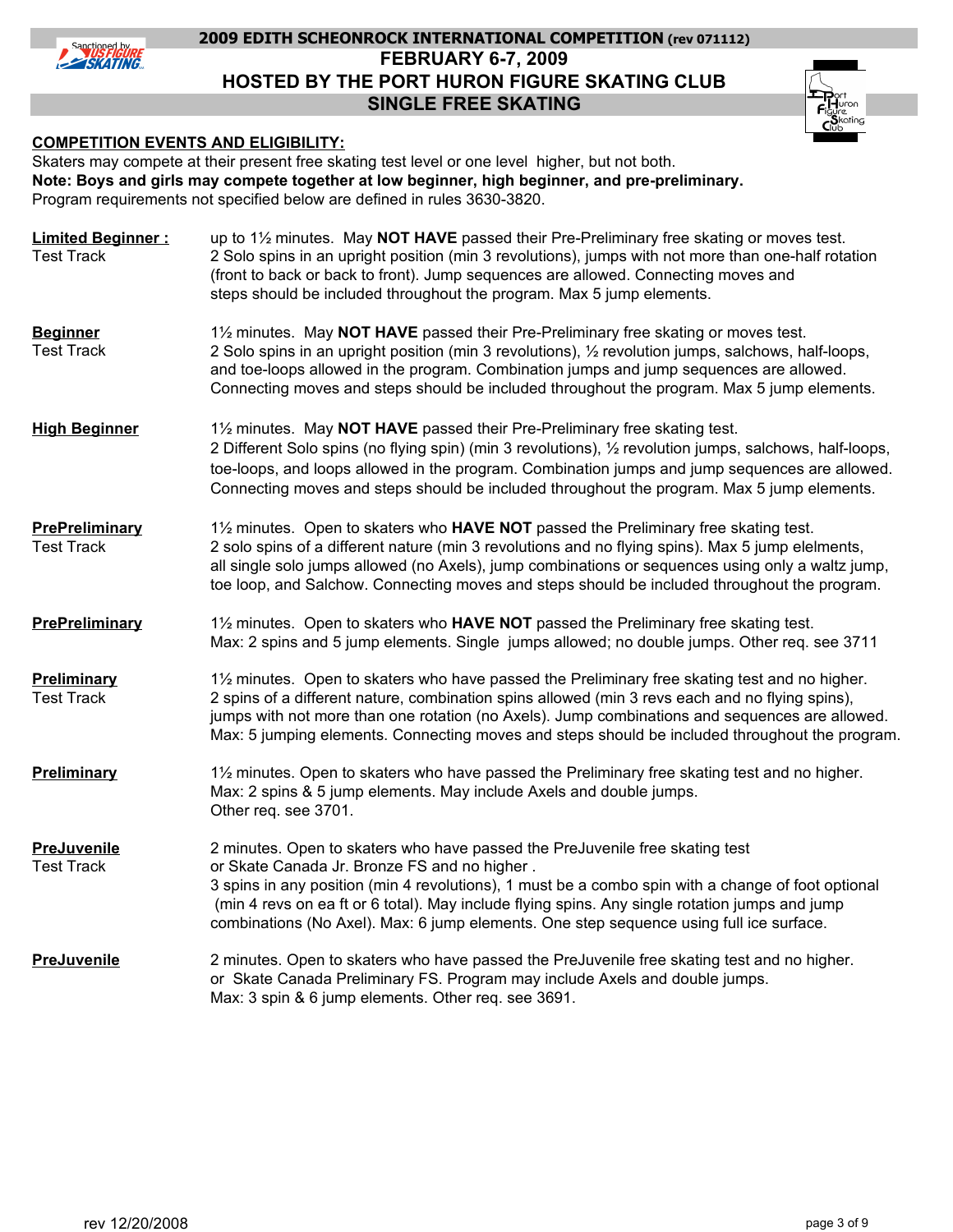# *SINGLE FREE SKATING (cont'd)*

| <b>Juvenile</b><br><b>Test Track</b>            | 21/4 minutes. Open to skaters who have passed the Juvenile free skating test<br>or Skate Canada Jr. Bronze FS and no higher.<br>3 spins in any position (min 4 revolutions), 1 must be a combo spin with a change of foot<br>(min 4 revs on ea ft). May include flying spins. Any single jumps and jump combinations<br>(Axel permitted). Max: 6 jump elements. One step sequence using full ice surface.                                                                                                                                             |
|-------------------------------------------------|-------------------------------------------------------------------------------------------------------------------------------------------------------------------------------------------------------------------------------------------------------------------------------------------------------------------------------------------------------------------------------------------------------------------------------------------------------------------------------------------------------------------------------------------------------|
| <b>Open Juvenile</b>                            | 2¼ minutes. Open to skaters who have reached the age of 13 as of closing date.<br>and who have passed the Juvenile free skating test or Skate Canada Jr. Bronze FS.<br>Max: 3 spins & 6 jump elements. Other req. see 3681                                                                                                                                                                                                                                                                                                                            |
| Juvenile                                        | 21/4 minutes. Open to skaters who have not reached the age of 13 as of closing date.<br>and who have passed the Juvenile free skating test or Skate Canada Jr. Bronze FS.<br>Max: 3 spins & 6 jump elements. Other req. see 3681                                                                                                                                                                                                                                                                                                                      |
| <b>Intermediate/Novice</b><br><b>Test Track</b> | $2\frac{1}{2}$ -3 minutes. Open to skaters who have passed the Intermediate free skating test<br>and no higher than the Novice free skating test or Skate Canada Sr. Bronze FS.<br>3 spins (min 4 revs), 1 must be a combo spin with at least one chge of foot (min 4 revs ea ft).<br>Any single jumps. Double jumps may only be the double Salchow and the double toe loop,<br>double loop. Jump combinations and sequences allowed. Max: 7 jumping elements.<br>One step or spiral sequence using full ice surface (see Rule 3640 for description). |
| Intermediate                                    | 21/2 minutes. Open to skaters who have passed the Intermedate free skating test and no higher<br>or Skate Canada equivalent FS. Max: 3 spins and 6 jump elements. Other req. see 3672                                                                                                                                                                                                                                                                                                                                                                 |
| <b>Novice</b>                                   | 3 minutes Ladies. 3½ miniutes Men. Open to skaters who have passed the Novice free skating<br>test and no higher or Skate Canada equivalent FS. Max: 3 spins & 6 jump elements (men-7).<br>Other req. see 3663                                                                                                                                                                                                                                                                                                                                        |
| <b>JuniorSenior</b><br><b>Test Track</b>        | $3\frac{1}{2}$ - 4 min Ladies. 4 - 4 $\frac{1}{2}$ min Men. Open to skaters who have passed the Junior free skating test<br>or Skate Canada Jr. Silver. 3 or 4 spins (min 6 revs on solo spins); 1 must be a flying spin, 1 solo spin,<br>1 spin combo with of all three pos and one chge of ft (min2 in ea pos and min 5 revs on ea ft).<br>Any double jumps, jump combos and sequences allowed. Max:7 jump elements for ladies (men-8).<br>Ladies: One step sequence (see Rule 3640 for description).<br>Men: One different step sequences.         |
| <b>Junior</b>                                   | 3½ minutes Ladies. 4 minutes Men. Open to skaters who have passed the Junior free skating test<br>and no higher or Skate Canada equivalent FS. Max: 3 spins & 7 jump elements for ladies (men-8)<br>Other req. see 3653                                                                                                                                                                                                                                                                                                                               |
| <b>Senior</b>                                   | 4 minutes Ladies. 4½ minutes Men. Open to skaters who have passed the Senior free skating test<br>or Skate Canada equivalent FS. Max: 3 spins & 7 Jump elements for ladies (men-8)<br>Other req. see 3643                                                                                                                                                                                                                                                                                                                                             |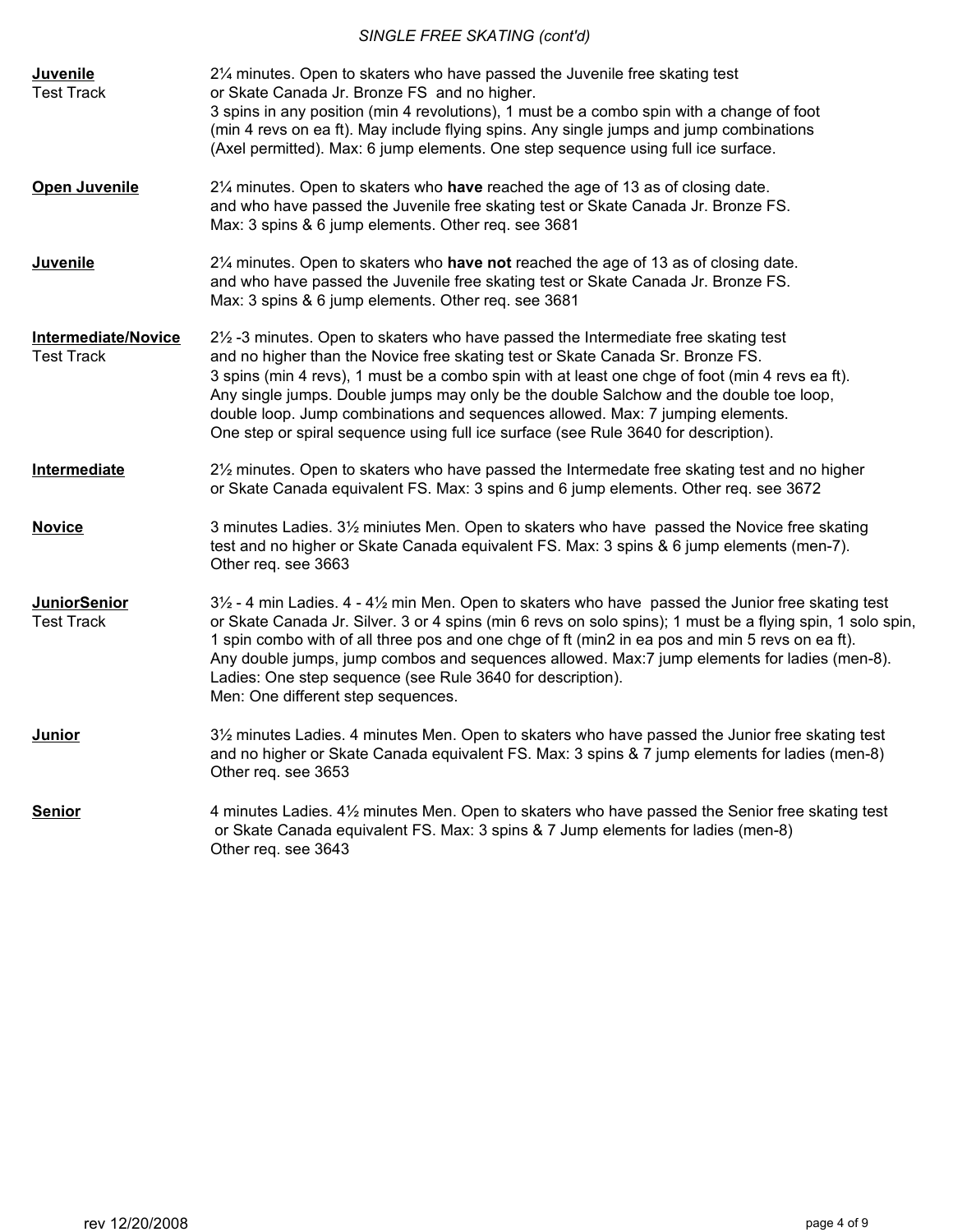# **SPINS ONLY EVENT (no music)**

Skaters will design a Compulsory Spin Program based on current test level or one level higher. All elements must be skated, but may be skated in any order. No jumps are allowed.

#### **Note: Boys and girls may compete together.**

The presentation mark will include ice utilization, flow, quality of field elements and creativity. Two marks will be awarded, one for technical merit and the other for presentation of the elements. The technical merit mark will include quality of spins such as centering, speed of rotations, positions, revolutions, and difficulty of footwork.

#### **PRE - PRELIMINARY:**

1 minute maximum using 1/2 the ice surface. (3 revolution minimum).

- 1. One foot forward spin, scratch optional
- 2. Camel spin
- 3. Sit Spin
- 4. Spiral

#### **PRELIMINARY:**

1 1/2 minutes maximum using 1/2 the ice surface. (4 revolution minimum)

- 1. Upright spin, no laybacks
- 2. Sit spin
- 3. Back scratch spin
- 4. Spiral, bauer, or spread eagle
- 5. Footwork sequence of any pattern

#### **PRE-JUVENILE/JUVENILE:**

1 1/2 minutes maximum using 1/2 the ice surface. (4 revolution minimum)

- 1. Camel spin
- 2. Combination spin with only one change of foot and one spin must be a sit spin
- 3. Layback or Attitude Spin (Ladies) or Forward Camel Spin (Men)
- 4. Spiral, bauer, or spread eagle
- 5. Footwork sequence of any pattern

#### **INTERMEDIATE/NOVICE:**

2 minutes maximum using 1/2 the ice surface. (5 revolution minimum).

- 1. Flying spin
- 2. Layback or Attitude Spin (Ladies) or Forward Camel Spin (Men)
- 3. Combination spin with three different positions and only one change of foot (5 revolution minimum each foot)
- 4. Spiral, bauer, or spread eagle
- 5. Footwork sequence of any pattern

#### **JUNIOR/SENIOR:**

2 minutes maximum using 1/2 the ice surface. (8 revolution minimum).

- 1. Flying spin
- 2. Layback or Attitude Spin (Ladies) or Forward Camel Spin (Men)
- 3. Combination spin with three positions and only one change of foot (6 revolution minimum each foot)
- 4. Spiral, bauer, or spread eagle
- 5. Footwork sequence of any pattern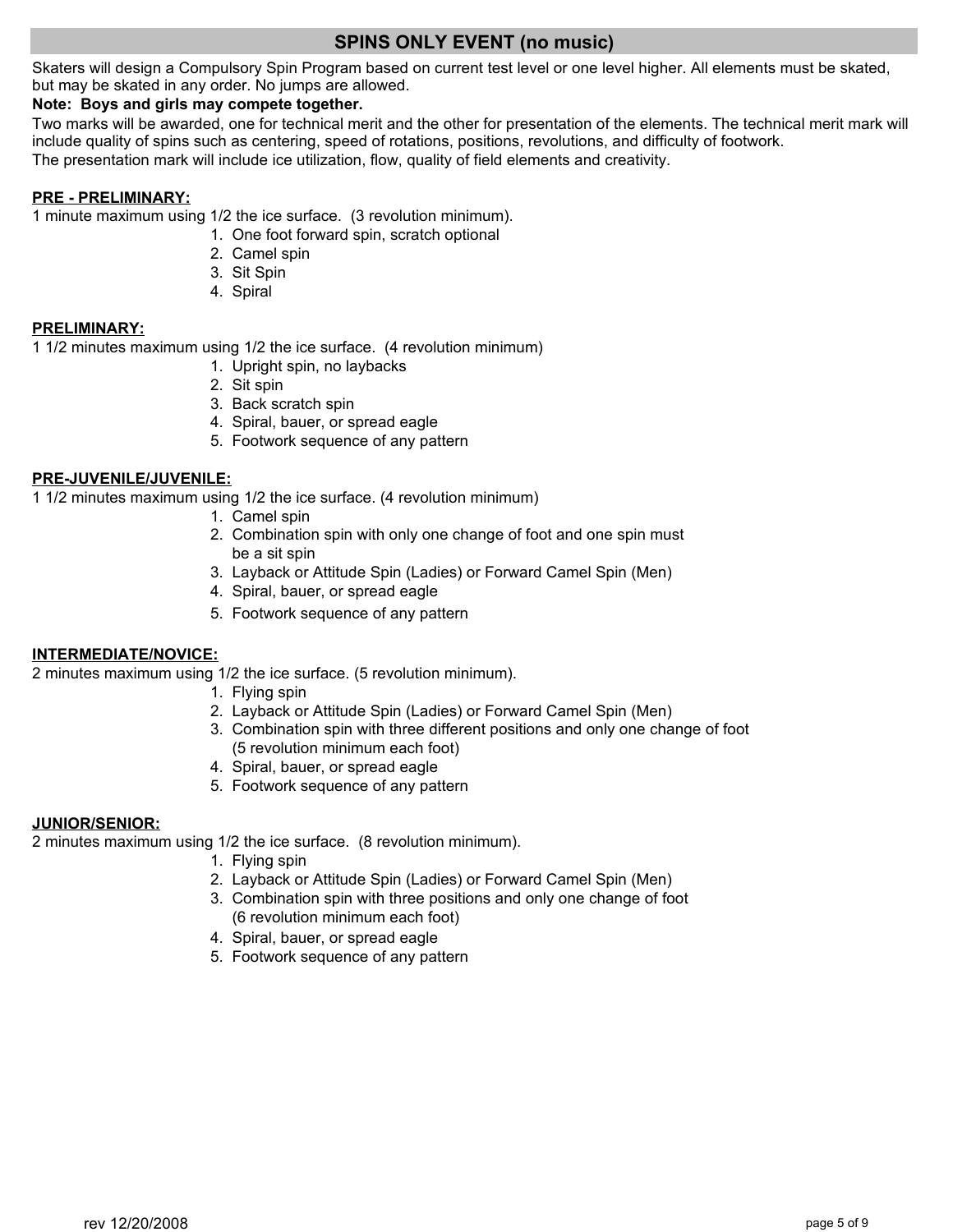## **COMPULSORY MOVES (no music)**

# **Note: Requirements/restrictions are the same as listed under Singles.**

#### **Note: Boys and girls may compete together.**

All events shall be skated without music, in a program using ½ ice surface. Skaters may not exceed the stated time limit. Additional jumps, spins, or footwork are not permitted. Failed maneuvers may not be re-skated. Elements must be skated as listed, but may be skated in any order. If a program exceeds the time limit, that portion of the program will not be judged. *All times listed are maximum.* Combination jumps are to have no change of foot or turns in between. Axels are considered a single jump.

| <b>Limited Beginner</b> | 1 minute or less<br>1. 1/2 revolution jump<br>2. Toe-loop<br>3. Two foot spin (minimum 3 revolutions)<br>4. Lunge                                                                                                                                                                       |
|-------------------------|-----------------------------------------------------------------------------------------------------------------------------------------------------------------------------------------------------------------------------------------------------------------------------------------|
| <b>Beginner</b>         | 1 minute or less<br>1. Waltz Jump<br>2. Salchow jump or toe loop<br>3. Half Jump<br>4. Forward upright scratch spin (minimum 3 revolutions)<br>5. Forward spiral<br>COMPULSORY MOVES (no music) cont'd                                                                                  |
| PrePreliminary          | 1 1/4 minute or less<br>1. Single jump (no axel, may not be repeated in combination)<br>2. Single-single jump combination (no axel)<br>3. Forward Sit spin (minimum 3 revolutions)<br>4. Forward outside edge spiral                                                                    |
| Preliminary             | 1 1/2 minute or less<br>1. Single jump (may not be repeated in combination)<br>2. Single-single jump combination<br>3. One foot back spin (position optional, may not commence with a jump,<br>(minimum 3 revolutions)<br>4. Edge Spiral, spread eagle or Ina Bauer<br>5. Step sequence |
| PreJuvenile             | 1 1/2 minute or less<br>1. Single or Double jump (may not be repeated)<br>2. Single-single jump combination (must include loop)<br>3. Solo spin (may not commence with a jump, minimum 4 revolutions)<br>4. Combination spin with one change of foot, no change of position             |

 (may not commence with a jump, minimum 4 revolutions) 5. Step sequence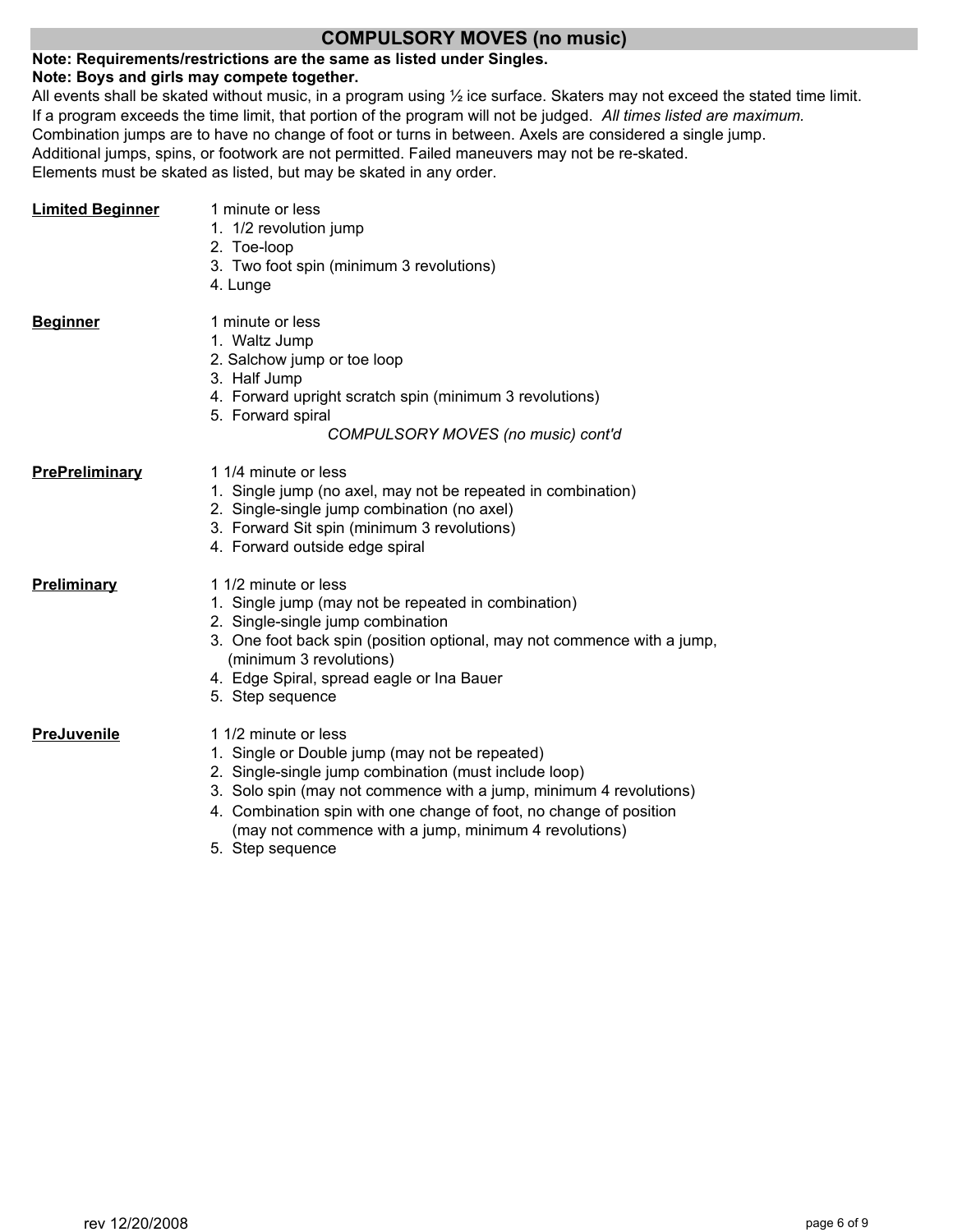|                                                                                                                                                                               | <b>SHORT PROGRAM (with music)</b>                                                                                                                                                                                                                                                                                                                                                                                                                                                                                                                       |  |  |  |
|-------------------------------------------------------------------------------------------------------------------------------------------------------------------------------|---------------------------------------------------------------------------------------------------------------------------------------------------------------------------------------------------------------------------------------------------------------------------------------------------------------------------------------------------------------------------------------------------------------------------------------------------------------------------------------------------------------------------------------------------------|--|--|--|
|                                                                                                                                                                               | Additional program requirements as defined in 3610 - 3621.<br>All Short Programs will be skated with music on full ice.<br>Skaters may skate up one level, but may enter only one SP event.                                                                                                                                                                                                                                                                                                                                                             |  |  |  |
| <b>Open Juvenile</b>                                                                                                                                                          | 2 minutes maximum. Open to skaters who have reached the age of 13 by Closing date.<br>and who have passed the Juvenile free skating test and no higher.                                                                                                                                                                                                                                                                                                                                                                                                 |  |  |  |
|                                                                                                                                                                               | <b>Required Elements:</b><br>1. Jump combination consisting of two single jumps or one double jump and one single jump.<br>2. Axel (May not repeat in Combination.)<br>3. Solo Jump - single jump, double toe-loop jump or double Salchow jump (may not be repeated.)<br>4. Solo Spin - minimum 4 revolutions in position, may not be commenced with a jump.<br>5. Combination Spin with only one change of foot and at least one change of position<br>(minimum 4 revolutions each foot).<br>6. Step sequence (straight line, circular, or serpentine) |  |  |  |
| <b>Juvenile</b><br>2 minutes or less. Open to skaters whohave not reached the age of 13 by closing date.<br>and who have passed the Juvenile free skating test and no higher. |                                                                                                                                                                                                                                                                                                                                                                                                                                                                                                                                                         |  |  |  |
|                                                                                                                                                                               | <b>Required Elements:</b><br>1. Jump combination consisting of 1 double and 1 single jump or 2 double jumps.<br>2. Axel (May not repeat in Combination.)<br>3. Double jump (May not repeat in combination.)<br>4. Solo Spin- minimum 4 revolutions in positon (may not be commenced with a jump).<br>5. Combination Spin with only one change of foot and at least one change of position<br>(minimum 4 revolutions each foot).<br>6. Step sequence (straight line, circular, or serpentine)                                                            |  |  |  |
| Intermediate                                                                                                                                                                  | 2 minutes. Must have passed the Intermediate free skating test and no higher.<br><b>Required elements:</b><br>As stated by the current US Figure Skating Rulebook. (3671).                                                                                                                                                                                                                                                                                                                                                                              |  |  |  |
| <b>Novice</b>                                                                                                                                                                 | 2 minutes 30 seconds. Must have passed the Novice free skating test and no higher.<br><b>Required elements:</b><br>As stated by the current US Figure Skating Rulebook. (3661, 3662)<br>SHORT PROGRAM (with music) cont'd                                                                                                                                                                                                                                                                                                                               |  |  |  |
| <b>Junior</b>                                                                                                                                                                 | 2 minutes 50 seconds. Must have passed the Junior free skating test and no higher.<br><b>Required elements:</b><br>All elements will be for the following season.<br>As stated by the current US Figure Skating Rulebook for the following season. (3651, 3652).                                                                                                                                                                                                                                                                                        |  |  |  |
| <b>Senior</b>                                                                                                                                                                 | 2 minutes 50 seconds. Must have passed the Senior free skating test and no higher.<br>As stated by the current US Figure Skating Rulebook. (3641, 3642).<br><b>Required elements:</b>                                                                                                                                                                                                                                                                                                                                                                   |  |  |  |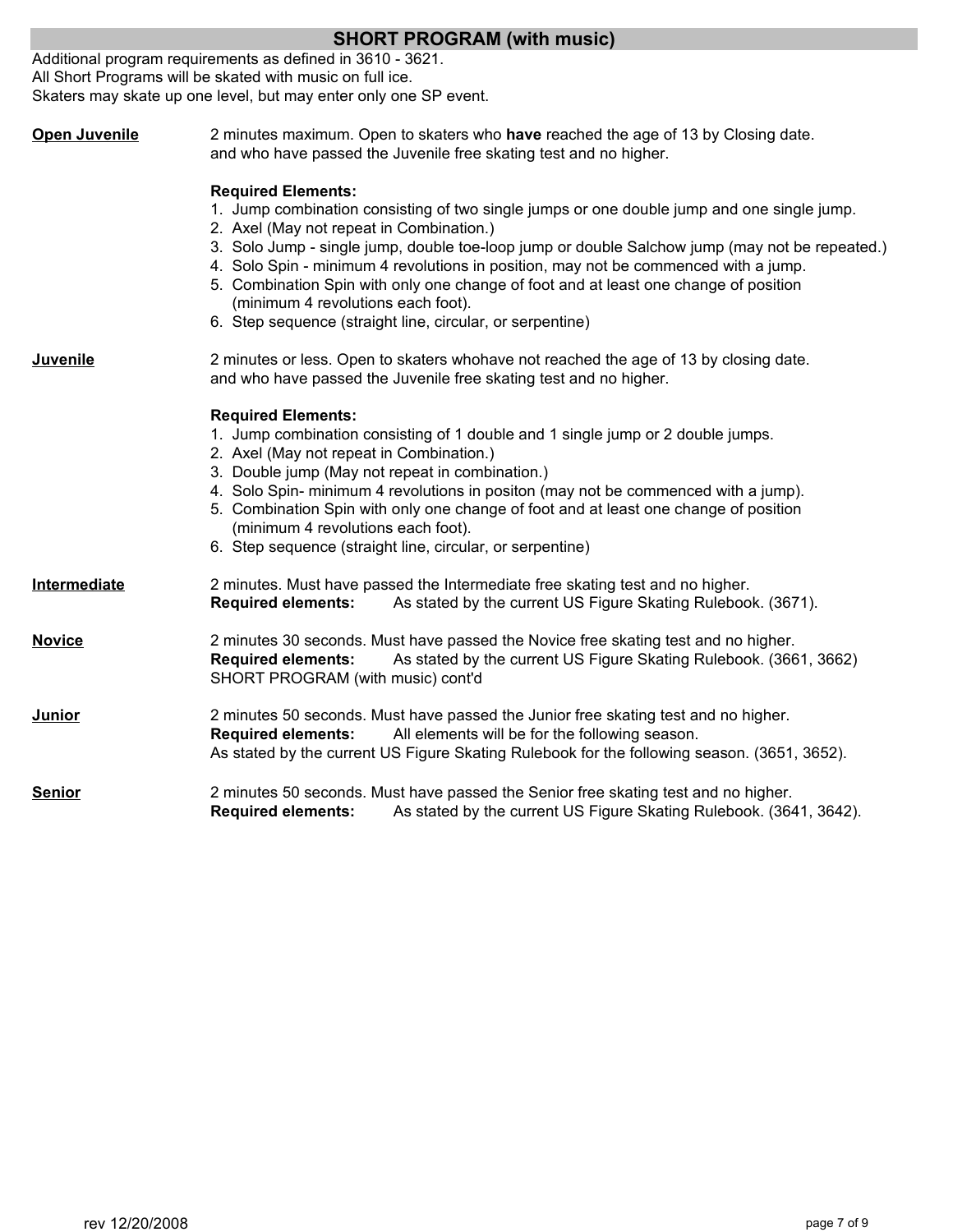#### **SOLO DANCE**

Solo Dance is open to both Ladies and Men. Ladies and Men may compete together. Skaters may skate any dances at their present level and/or one level higher. Referee will determine the number of patterns to be skated.

| Preliminary      | Dutch Waltz, Canasta Tango and Rhythm Blues                      |
|------------------|------------------------------------------------------------------|
| <b>PreBronze</b> | Cha Cha, Fiesta Tango, and Swing Dance                           |
| <b>Bronze</b>    | Willow Waltz, Ten-Fox and Hickory Hoedown                        |
| <b>PreSilver</b> | 14-Step, European Waltz and Fox Trot                             |
| <b>Silver</b>    | Rocker Foxtrot, Tango and American Waltz                         |
| <b>PreGold</b>   | Blues, Starlight Waltz, Paso Doble and Killian                   |
| Gold             | Argentine Tango, Westminster Waltz, Viennese Waltz and Quickstep |
| International    | Cha Cha Congelado, Rhumba and Silver Samba                       |

**COUPLES DANCE**

Skaters may compete two levels of dance. Final dance will break a tie.

| Preliminary         | For beginning couple dancers.<br>Dances: Dutch Waltz and Canasta Tango                                                                                      |
|---------------------|-------------------------------------------------------------------------------------------------------------------------------------------------------------|
| <b>PreJuvenile</b>  | Both partners must have passed two Preliminary Dance Tests but no higher than the<br>Pre-Bronze Dance Test<br>Dances: Swing Dance, Cha Cha and Rhythm Blues |
| Juvenile            | Both partners must have passed the Preliminary Dance Test.<br>Dances: Ten Fox, Fiesta Tango, Willow Waltz                                                   |
| <b>Intermediate</b> | Both partners must have passed the Bronze Dance Test.<br>Dances: European Waltz, Rocker Foxtrot, Fourteen Step.                                             |
| <b>Novice</b>       | Both partners must have passed at least one Silver Dance Test.<br>Dances: Paso Doble, American Waltz, Blues                                                 |

## **ARTISIC SHOWCASE**

Open themes for each level. Skaters will provide their own music. Vocal music is allowed. A certain amount of jumping is permitted, but no credit is given unless the jumps contributes to the overall aesthetic value of the program. Skaters will be judged on how well they interpret their theme. Artistry, originality and creativity are emphasized. Small props may be used to accentuate the performance. The skater is responsible for transporting the props on and off the ice. Costumes are encouraged. Nothing may be used that could damage the ice surface (shaving cream, confetti, water, etc.) and "added" sound or visual effects such as cap guns or dry ice may not be used. Props WILL NOT be allowed on the warm-up or on official practice ice

| Group 1: Beginner:                      | 1:40 minutes max  |
|-----------------------------------------|-------------------|
| Group 2: Pre-Preliminary / Preliminary: | 1:40 minutes max  |
| Group 3: Pre-Juvenile / Juvenile:       | 1:40 minutes max  |
| Group 4: Intermediate and Above:        | 2:10 minutes max. |
| Group 5: Adult Interpretive             | 1:40 minutes max. |
|                                         |                   |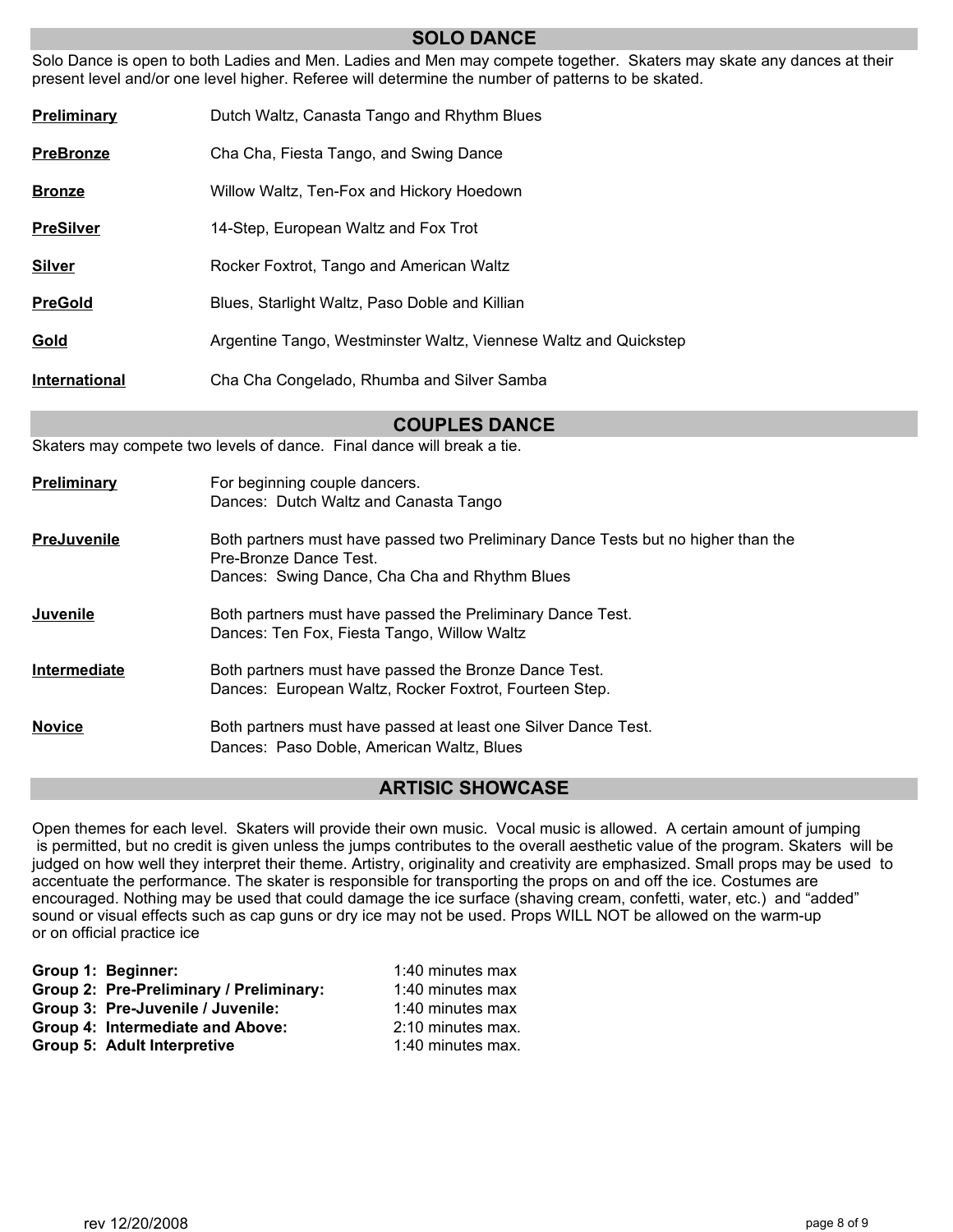#### *ARTISIC SHOWCASE (cont'd)* **NATIONAL SHOWCASE 2008: A COMPETITION IN THEATRICAL SKATING**

Singles competitors who place 1st through 4th in a singles artistic event may qualify for National Showcase 2008. Eligible skaters will have placed 1st through 4th as previously described and will have passed the Preliminary Free Skating test and above OR completed requirements for Adult Interpretive Free Skating and above. Duets and Ensembles need not qualify by placement for National Showcase. Please contact Melissa Bowman (email patinage\_tx@verizon.net, phone 972-208-2852), Vice Chair for National Showcase.

# **ADULT FREESKATE**

Skaters must be a minimum of 21 years of age. Skaters may compete at their present free skating test level or one level higher, but not both.

| <b>Adult PreBronze</b>                                                                                              | Maximum 1 minute 40 seconds. Open to skaters who have passed the Adult Pre-Bronze<br>Free Skating Test and no higher. No Lutzs, Axels or double jumps allowed. See 3806                                                                           |  |  |  |
|---------------------------------------------------------------------------------------------------------------------|---------------------------------------------------------------------------------------------------------------------------------------------------------------------------------------------------------------------------------------------------|--|--|--|
| <b>Adult Bronze</b>                                                                                                 | Maximum 1 minute 50 seconds. Open to skaters who have passed the Adult Bronze<br>Free Skating Test and no higher or the Preliminary Free Skating Test and no higher.<br>No axel or double jumps allowed. Max: 2 spins & 4 jump elements. See 3801 |  |  |  |
| <b>Adult Silver</b>                                                                                                 | Maximum 2 minutes 10 seconds. Open to skaters who have passed Adult Silver Free<br>Skating Test and no higher or the Juvenile Free Skating Test and no higher.<br>No double jumps allowed. Max 3 spins & 5 jump elements. See 3791                |  |  |  |
| <b>Adult Gold</b>                                                                                                   | Maximum 2 minutes 40 seconds. Open to skaters who have passed the Adult Gold Free Skating<br>Test or the Intermediate Free Skating Test and no higher. Max 3 spins & 6 jump elements. See 3781                                                    |  |  |  |
| <b>Adult Masters</b>                                                                                                | Maximum 3 minutes 40 seconds. Open to skaters who have passed the Intermediate<br>Free Skating Test or higher. Max: 4 spins & 7 jump elements. See 3741                                                                                           |  |  |  |
| <b>PAIR FREE SKATING</b>                                                                                            |                                                                                                                                                                                                                                                   |  |  |  |
| Balanced program requirements are defined under each level description of the current rulebook. See 4000-4100       |                                                                                                                                                                                                                                                   |  |  |  |
| Preliminary/PreJuvenile2:10 minutes max.<br>Must have passed US Figure Skating Preliminary Pair Test and no higher. |                                                                                                                                                                                                                                                   |  |  |  |
| Juvenile                                                                                                            | 2 1/2 minutes<br>Must have passed US Figure Skating Juvenile Pair Test and no higher.                                                                                                                                                             |  |  |  |
| Intermediate                                                                                                        | 3 minutes<br>Must have passed US Figure Skating Intermediate Pair Test and no higher.                                                                                                                                                             |  |  |  |

**Novice** 3 1/2 minutes Must have passed US Figure Skating Novice Pair Test and no higher. **Junior** 4 minutes

Must have passed US Figure Skating Junior Pair Test and no higher.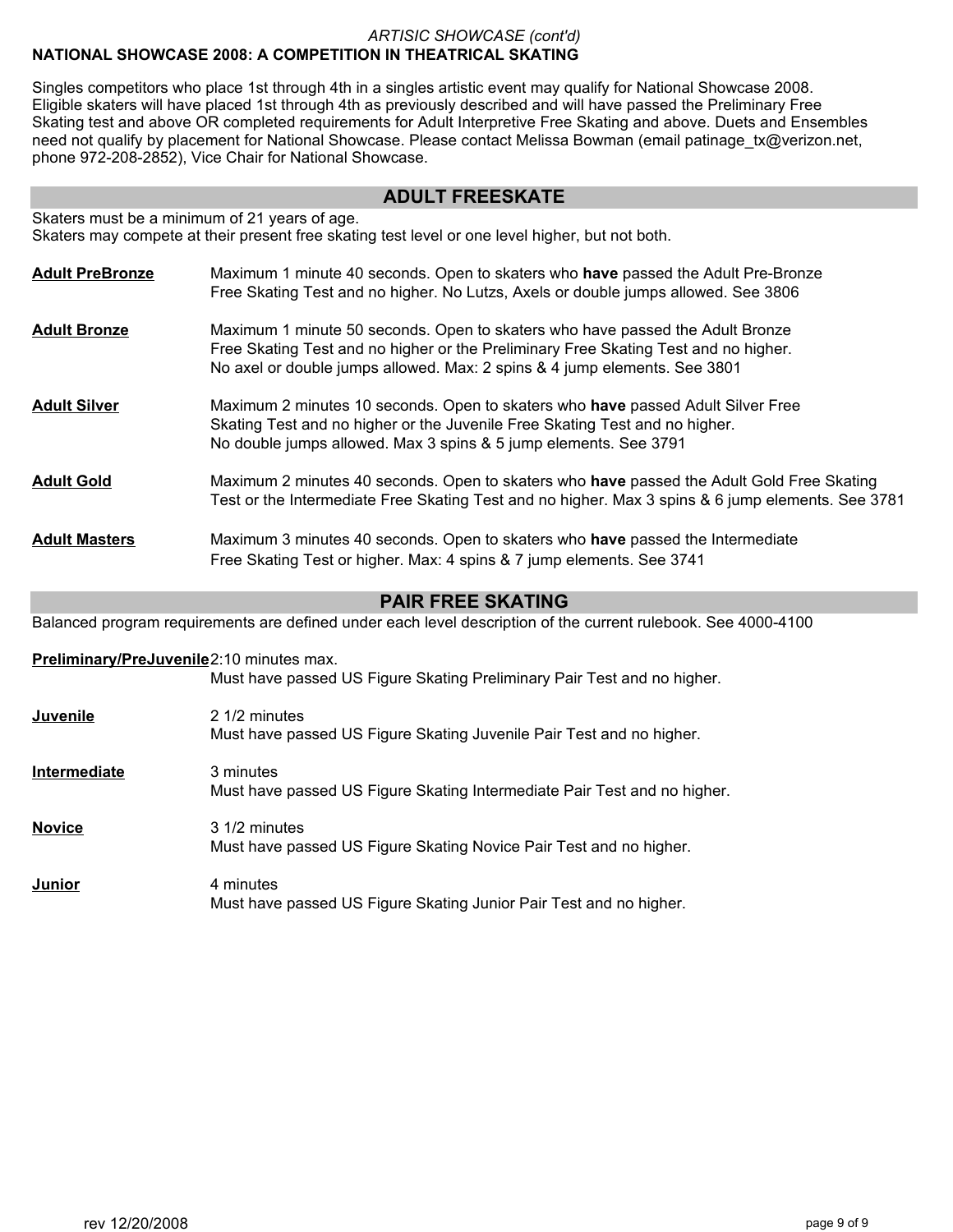| Sanctioned by |
|---------------|
|---------------|



# 2008 EDITH SCHEONROCK INTERNATIONAL COMPETITION



# FEBRUARY 8-9, 2009

# HOSTED BY THE PORT HURON FIGURE SKATING CLUB

BASIC ELEMENTS EVENT: SNOWPLOW SAM – BASIC 8

- Each skater will have the option to perform one element at a time A. In the order listed below (no excessive connecting steps) OR
	- B. Will perform each element when directed by a judge or referee
	- To be skated on 1/3 to 1/2 ice
- No music
- All elements must be skated in the order listed • Time: 1:00 or less

|                            | <b>Snowplow Sam - Tots:</b><br>1. March followed by a two foot glide and dip<br>2. Forward two foot swizzles 2-3 in a row<br>3.<br>Forward snowplow stop<br>4.<br>Backward wiggles 2-6 in a row                                                                  | 2.<br>3.<br>4.             | <b>Basic 5:</b><br>1. Backward outside edge on a circle clockwise or<br>counterclockwise<br>Backward crossovers 6-8 consecutive - both directions<br>One foot spin - minimum of three revolutions<br>Hockey stop                                                                                                                                                    |
|----------------------------|------------------------------------------------------------------------------------------------------------------------------------------------------------------------------------------------------------------------------------------------------------------|----------------------------|---------------------------------------------------------------------------------------------------------------------------------------------------------------------------------------------------------------------------------------------------------------------------------------------------------------------------------------------------------------------|
|                            |                                                                                                                                                                                                                                                                  | 5.                         | Side Toe hop -either direction                                                                                                                                                                                                                                                                                                                                      |
| 1.<br>2.<br>3.<br>4.       | <b>Basic 1</b><br>Forward two foot glide<br>Forward two foot swizzles 6 -8 in a row<br>Forward snowplow stop<br>Backward wiggles 6-8 in a row                                                                                                                    | 1.<br>2.<br>3.<br>4.<br>5. | Basic 6:<br>Forward inside three turn - R & L from a standstill<br><b>Bunny Hop</b><br>Forward spiral on a straight line - R or L<br>Lunge - R or L<br>T-stop - R or L                                                                                                                                                                                              |
| 1.<br>2.<br>3.<br>4.<br>5. | <b>Basic 2</b><br>Forward one foot glide - either foot<br>Forward alternating 1/2 swizzle pumps, in a straight line -<br>across width of ice<br>Two foot turn in place forward to backward<br>Backward two foot swizzles 6 - 8 in a row<br>Moving snowplow stop  | 1.<br>2.<br>3.             | <b>Basic 7:</b><br>Forward inside open Mohawk - R to L and L to R<br>Ballet Jump - either direction<br>Back crossovers to a back outside edge landing position<br>clockwise and counter clockwise<br>4. Forward inside pivot                                                                                                                                        |
| 1.<br>2.<br>3.<br>4.<br>5. | <b>Basic 3</b><br>Forward stroking<br>Forward 1/2 swizzle pumps on a circle, either clockwise or<br>counter clockwise 6 - 8 consecutive<br>Moving forward to backward two foot turn - either direction<br>Backward one foot glide - either foot<br>Two foot spin | 1.<br>2.<br>3.<br>4.<br>5. | Basic 8:<br>Moving forward outside or forward inside three turns R & L<br>Waltz jump<br>Mazurka - either direction<br>Combination move - clockwise or counter clockwise - two<br>forward crossovers into FI Mohawk, step behind, step into<br>one back crossover and step to a forward inside edge<br>Beginning one-foot upright spin - optional free foot position |
| 1.<br>2.<br>3.<br>4.<br>5. | <b>Basic 4</b><br>Forward outside three turn from a standstill - R & L<br>Forward outside edge on a circle clockwise or counter<br>clockwise<br>Forward crossovers 6-8 consecutive both directions<br>Backward stroking<br>Backward snowplow stop - R or L       |                            |                                                                                                                                                                                                                                                                                                                                                                     |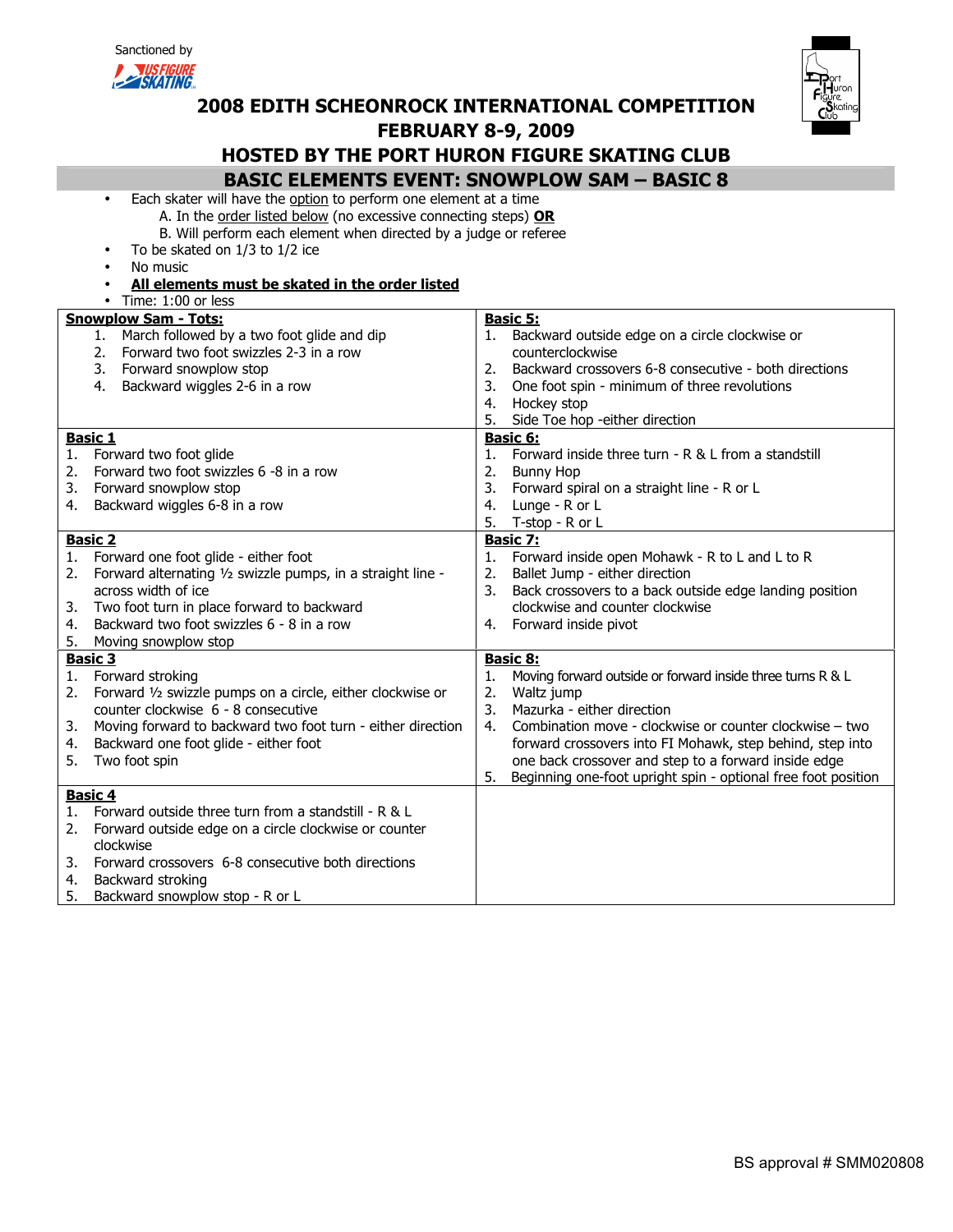# BASIC PROGRAM EVENT: SNOWPLOW SAM – BASIC 8

- The skating order of the required elements is optional. The elements are not restricted as to the number of times the element is executed or length of glides, number of revolutions, etc. unless otherwise specified.
- To be skated on full ice
- Vocal music is allowed
- The skater may use elements from a previous level
- A .2 deduction will be taken for each element performed from a higher level
- Time:  $1:00 +/- 10$  seconds

| 1.<br>2.<br>3.             | <b>Snowplow Sam - Tots:</b><br>March followed by a two foot glide and dip<br>Forward two foot swizzles 2-3-in a row<br>Backward wiggles 2-6 in a row<br>4. Forward snowplow stop                                                                                                                                                                             | 1.<br>2.<br>3.<br>4.       | <b>Basic 5:</b><br>Backward outside edge on a circle clockwise or counterclockwise<br>Backward crossovers 6-8 consecutive in both directions<br>One foot spin - min of three revolutions<br>Side Toe hop -either direction<br>5. Hockey stop                                                                              |
|----------------------------|--------------------------------------------------------------------------------------------------------------------------------------------------------------------------------------------------------------------------------------------------------------------------------------------------------------------------------------------------------------|----------------------------|---------------------------------------------------------------------------------------------------------------------------------------------------------------------------------------------------------------------------------------------------------------------------------------------------------------------------|
| 2.<br>3.                   | <b>Basic 1</b><br>1. Forward two foot glide<br>Forward two foot swizzles 6 -8 in a row<br>Backward wiggles 6-8 in a row<br>4. Forward snowplow stop                                                                                                                                                                                                          | 1.<br>2.<br>3.<br>4.<br>5. | Basic 6:<br>Forward inside 3-turn from a standstill- R & L<br><b>Bunny Hop</b><br>Forward arabesque spiral on a straight line R or L<br>Lunge - R or L<br>T-stop - R or L                                                                                                                                                 |
| 1.<br>2.<br>3.<br>4.<br>5. | <b>Basic 2</b><br>Forward one foot glide - either foot<br>Two foot turn in place - forward to backward<br>Backward two foot swizzles 6 - 8 in a row<br>Forward alternating 1/2 swizzle pumps, in a<br>straight line across width of ice<br>Moving snowplow stop<br><b>Basic 3</b><br>1. Forward stroking<br>2. Forward 1/2 swizzle pumps on a circle, either | 1.<br>2.<br>3.<br>1.<br>2. | <b>Basic 7:</b><br>Forward inside open Mohawk - R to L and L to R<br>Ballet Jump either direction<br>Back crossovers to a back outside edge landing position clockwise<br>and counter clockwise<br>4. Forward inside pivot<br><b>Basic 8:</b><br>Moving forward outside or forward inside three turns R & L<br>Waltz jump |
| 4.<br>5.                   | clockwise or counter clockwise 6 -8<br>consecutive<br>3. Moving forward to backward two foot turn in<br>either direction<br>Backward one foot glide - either foot<br>Two foot spin                                                                                                                                                                           | 3.<br>4.<br>5.             | Mazurka in either direction<br>Combination move - clockwise or counter clockwise - two forward<br>crossovers into FI Mohawk, step behind, step into one back<br>crossover and step to a forward inside edge<br>Beginning one-foot upright spin - optional free foot position                                              |
|                            | <b>Basic 4</b><br>1. Forward outside edge on a circle clockwise<br>or counter clockwise<br>2. Forward crossovers 6-8 consecutive both<br>directions<br>3. Forward outside three turn - R & L<br>4. Backward stroking<br>5. Backward snowplow stop - R or L                                                                                                   |                            |                                                                                                                                                                                                                                                                                                                           |